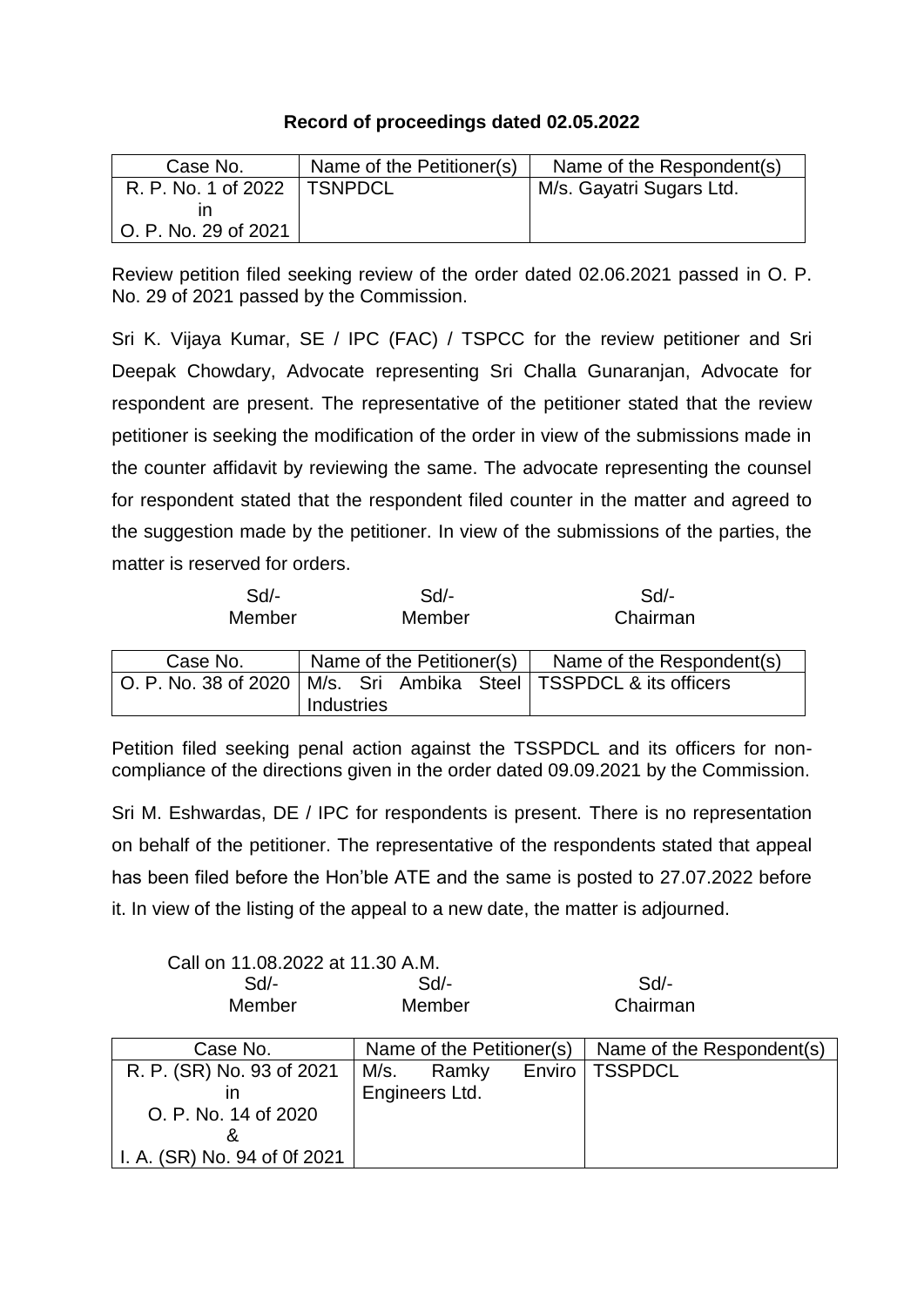Review petition seeking to review of the order dated 18.04.2020 in O. P. No. 14 of 2020 (suo motu) regarding determination of generic tariff for RDF projects.

I. A. filed seeking condonation of delay in filing the review petition.

Sri Avinash Desai, Advocate for the review petitioner along with Sri Matrugupta Mishra, Advocate as well as Ms. Ishita Thakur, Advocate are present. The counsel for review petitioner stated that the petition is filed seeking review of the order dated 18.04.2020 determining the generic tariff in respect of RDF based projects. The main issue for seeking review is the condition imposed in the order relating to tipping fee that is paid by Grater Hyderabad Municipal Corporation (GHMC) to be reimbursed to the distribution company. He quoted extensively from the order passed by the Commission, the concession agreement entered by it with the GHMC and the applicable provisions under the Electricity Act, 2003 (Act, 2003).

The counsel for petitioner stated that the petitioner had established separate special purpose vehicle (SPV) to undertake generation of electricity from the waste energy plant to be established by the SPV. The concession agreement allowed for disposal of the solid waste and consequent sale of products to any one at any price including power generated by the petitioner through SPV. He stated that for undertaking production of RDF it collects waste from the various parts of the city Hyderabad and undertakes process of the same by converting it to various products. The collection of waste is undertaken in three stages that is primary collection, secondary collection and transformation to various products including RDF. For collection and disposal of the waste generated by the GHMC, it is paying a fee known as 'tipping fee' and this fee is being paid by GHMC for the last ten years approximately. The GHMC itself should have removed the waste and disposed of the same scientifically, but due to its inability it has entrusted the task to the petitioner. Therefore, it is paying the said fee.

The petitioner in the process of producing several products has also established a power generating unit as mentioned earlier in the form of SPV. The energy generated by the said SPV is being supplied to DISCOM. The SPV has separately entered into an agreement for supply of power. The generation of electricity has taken place only in the past two years, whereas production RDF was much earlier.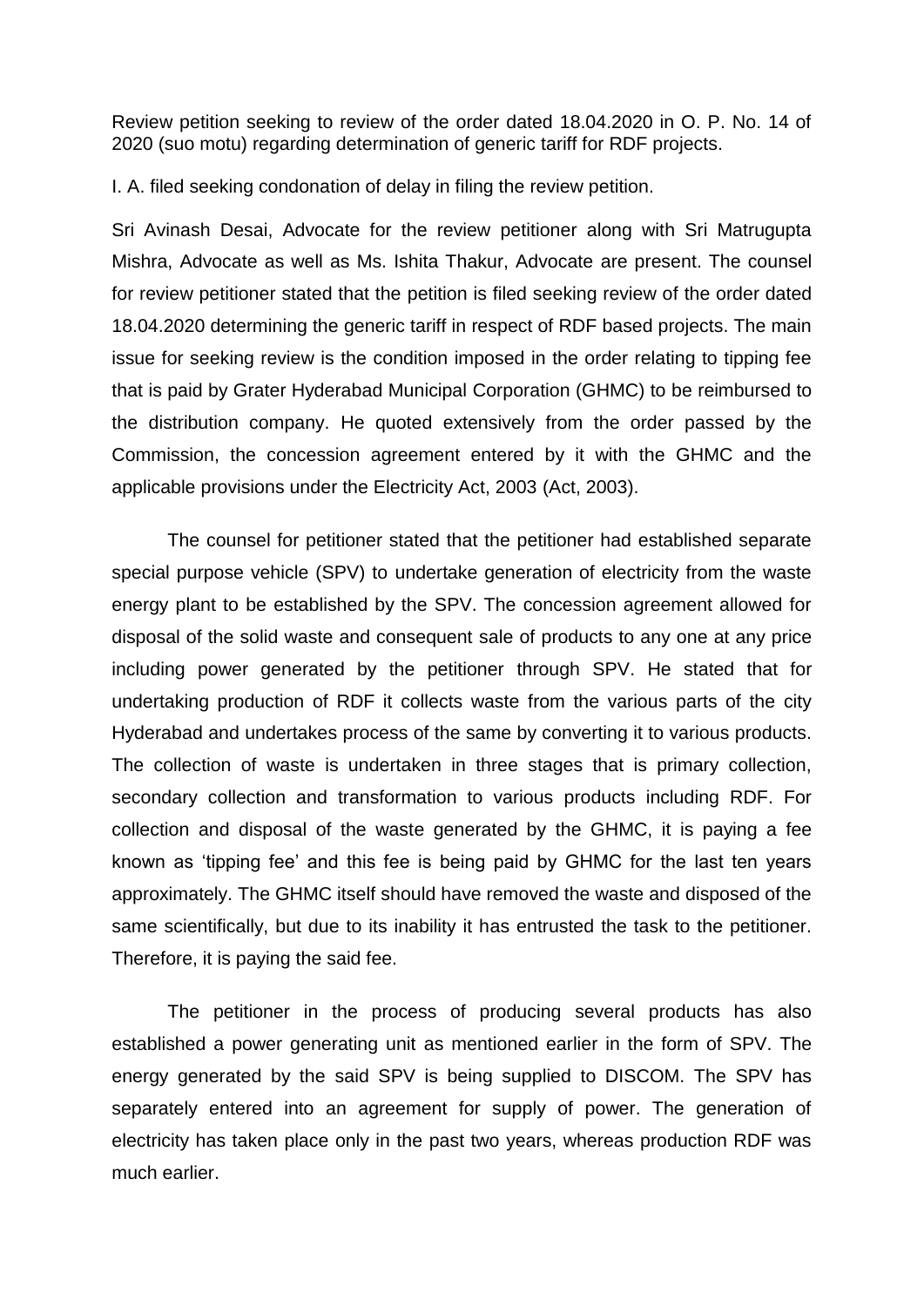The counsel for petitioner stated that the Commission had passed orders determining the tariff for RDF based projects and included the condition that the tipping fee paid by GHMC shall be reimbursed to the DISCOM. The review petitioner had obtained loans on the basis of the concession agreement and payment of tipping fee only. The tipping fee which is paid to the review petitioner by the GHMC cannot be part of the tariff as the said amount is the basis of viability of the RDF producer, as the amount is considered by the lenders for extending huge amount as loan. The tipping fee cannot be treated as part of tariff.

The counsel for petitioner relied on the preamble to the Act, 2003, section 61 and 86 (1) (a) & (e) thereof. It is his case that the tipping fee cannot be treated as production cost of generation of electricity as the said amount is not being paid to the generator but to the review petitioner, who is producing RDF, which is one of the products of waste that is being collected and processed. He also explained as to what is meant by tipping fee. The loan component as far as generation of power is not related to the loan component availed by the review petitioner. It is his case that the Act, 2003 mandates recovery of charges for generation and supply of electricity economically to the consumers, but at the same time also mandates promotion of renewable sources of energy by following environmentally benign policies.

The counsel for petitioner would endeavour to submit that the Commission included tipping fee as part of the tariff and also imposed a condition of reimbursing the same to the licensee. However, the licensee is seeking to recover the same upfront even without the same being paid by the GHMC. There will be time log between payment by GHMC and reimbursement by the SPV of the review petitioner. The licensee is estopped from invoking the provisions of the PPA, which is the subject matter of the other petition before the Commission in O. P. No. 1 of 2022. The Commission is required to re-examine the said aspect and modify the order suitably so as to avoid the burden of tipping fee on the generator and consequently on the petitioner. The tipping fee itself is not a cost involved in the production of electricity.

The counsel for petitioner stated that the Commission may consider admitting the review petition by condoning the delay in the filing review petition and issue notice to the respondent. The Commission considered the submission with regard to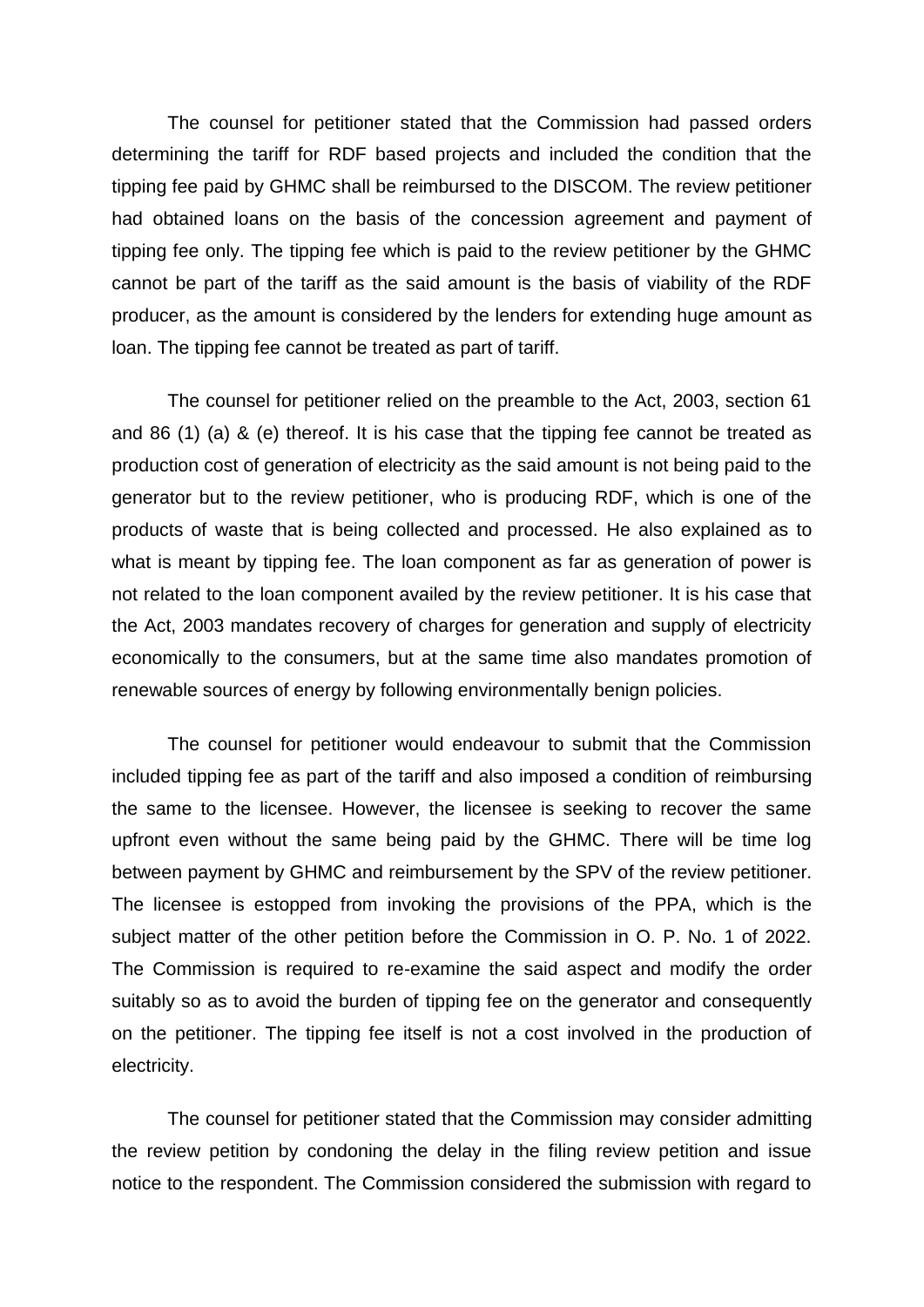condoning the delay in filing the review petition and is of the view that the delay can be condoned in view of the orders of the Hon'ble Supreme Court extending the period of limitation in filing the review petition. Accordingly the application filed for condoning the delay in filing the review petition is allowed.

The Commission also considered the submission, but it is appropriate to admit the review petition. Accordingly, the same is admitted, issue notice to the respondent. The matter is adjourned and the respondent shall file its counter affidavit or submissions in the matter on or before 30.05.2022 duly serving a copy of the same to the review petitioner either physically or through email. The review petitioner is at liberty to file its rejoinder, if any on or before 15.06.2022 duly serving a copy of the same to the respondent either physically or through email.

Call on 02.07.2022 at 11.30 A.M.

| Sd/-   | Sd/-   | Sd/-     |
|--------|--------|----------|
| Member | Member | Chairman |

| Case No.               |                              | Name of the Petitioner(s) $\vert$ Name of the Respondent(s) |
|------------------------|------------------------------|-------------------------------------------------------------|
| O. P. No. 1 of 2022    | M/s. Hyderabad MSW   TSSPDCL |                                                             |
|                        | Energy Solutions Pvt.        |                                                             |
| I. A. No. 1 of 0f 2022 | Ltd.                         |                                                             |

Petition seeking to quash notice dated 16.07.2021 issued by the respondent seeking reimbursement of the tipping fee from the petitioner.

I. A. filed seeking exparte ad-interim stay of the operation of the notice dated 16.07.2021 issued by the respondent seeking reimbursement of the tipping fee from the petitioner.

Sri Avinash Desai, Advocate for petitioner along with Sri Matrugupta Mishra, Advocate as well as Ms. Ishita Thakur, Advocate and Sri K. Vijaya Kumar, SE / IPC (FAC) / TSPCC for respondent are present. The counsel for petitioner stated that the counter affidavit as well as rejoinder is filed by the parties. The rejoinder filed by the petitioner is not received. He also stated that authorized representative is out of station and therefore, the matter may be adjourned. Accordingly, the matter is adjourned.

Call on 02.07.2022 at 11.30 A.M. Sd/- Sd/- Sd/- Member Member Chairman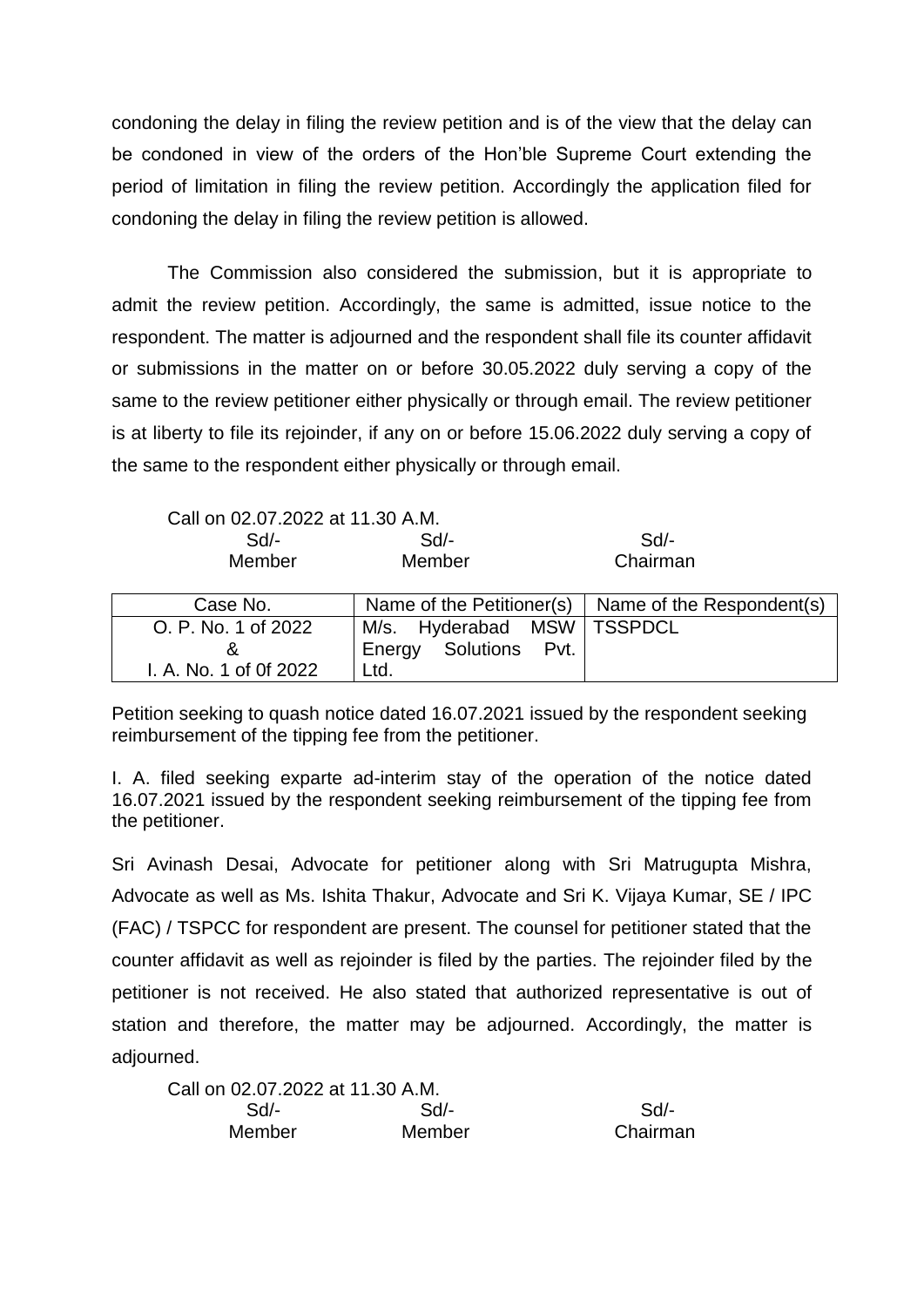| Case No.                      | Name of the Petitioner(s) |      |  | Name of the Respondent(s)     |
|-------------------------------|---------------------------|------|--|-------------------------------|
| │ O. P. No. 21 of 2022 │ M/s. |                           | Rain |  | Cements   TSTRANSCO & TSSPDCL |
|                               | Limited                   |      |  |                               |

Petition filed seeking directions to the respondents to treat its WHRS plant as renewable source.

Sri Deepak Chowdary, Advocate representing Sri Challa Gunaranjan, advocate for petitioner is present. There is no representation for respondents. The counsel for petitioner stated that the necessary application for filing documents is being filed today by undertaking the route of interlocutory application, which has to be processed. The officer present on behalf of the TSSPDCL has stated that the authorized representative is on long leave, hence the matter may be adjourned. In view of the request made by the counsel for petitioner, the matter is adjourned.

Call on 27.06.2022 at 11.30 A.M.

| Sd/-   | Sd/-   | Sd       |
|--------|--------|----------|
| Member | Member | Chairman |

| Case No.                                            | Name of the Petitioner(s) |  |  | $\vert$ Name of the Respondent(s) |
|-----------------------------------------------------|---------------------------|--|--|-----------------------------------|
| $\vert$ O. P. No. 25 of 2021 $\vert$ M/s. Singareni |                           |  |  | Collieries   TSDISCOMs            |
|                                                     | Company Ltd.              |  |  |                                   |

Petition filed seeking adjudication on the secondary billing disputes for FY 2016-19 for 2 X 600 MW Jaipur project.

Sri. D. N. Sarma, OSD (Legal & Commercial) for the respondents is present. There is no representation on behalf of the petitioner. The representative of the resondents stated that the connected is already reserved for orders. The matter may be adjourned for enabling appearance of the counsel for petitioner. Accordingly, the matter is adjourned.

| Call on 23.05.2022 at 11.30 AM. |        |          |
|---------------------------------|--------|----------|
| Sd/-                            | Sd     | $Sd/$ -  |
| Member                          | Member | Chairman |

| Case No.             | Name of the Petitioner(s) | Name of the Respondent(s)                      |
|----------------------|---------------------------|------------------------------------------------|
| O. P. No. 24 of 2021 | (PNG)                     | M/s. Prashanth Narayan G   TSSPDCL & TSTRANSCO |

Petition filed seeking the energy generated fed into the grid for the period before open access as deemed purchase of licensee or pay for the same.